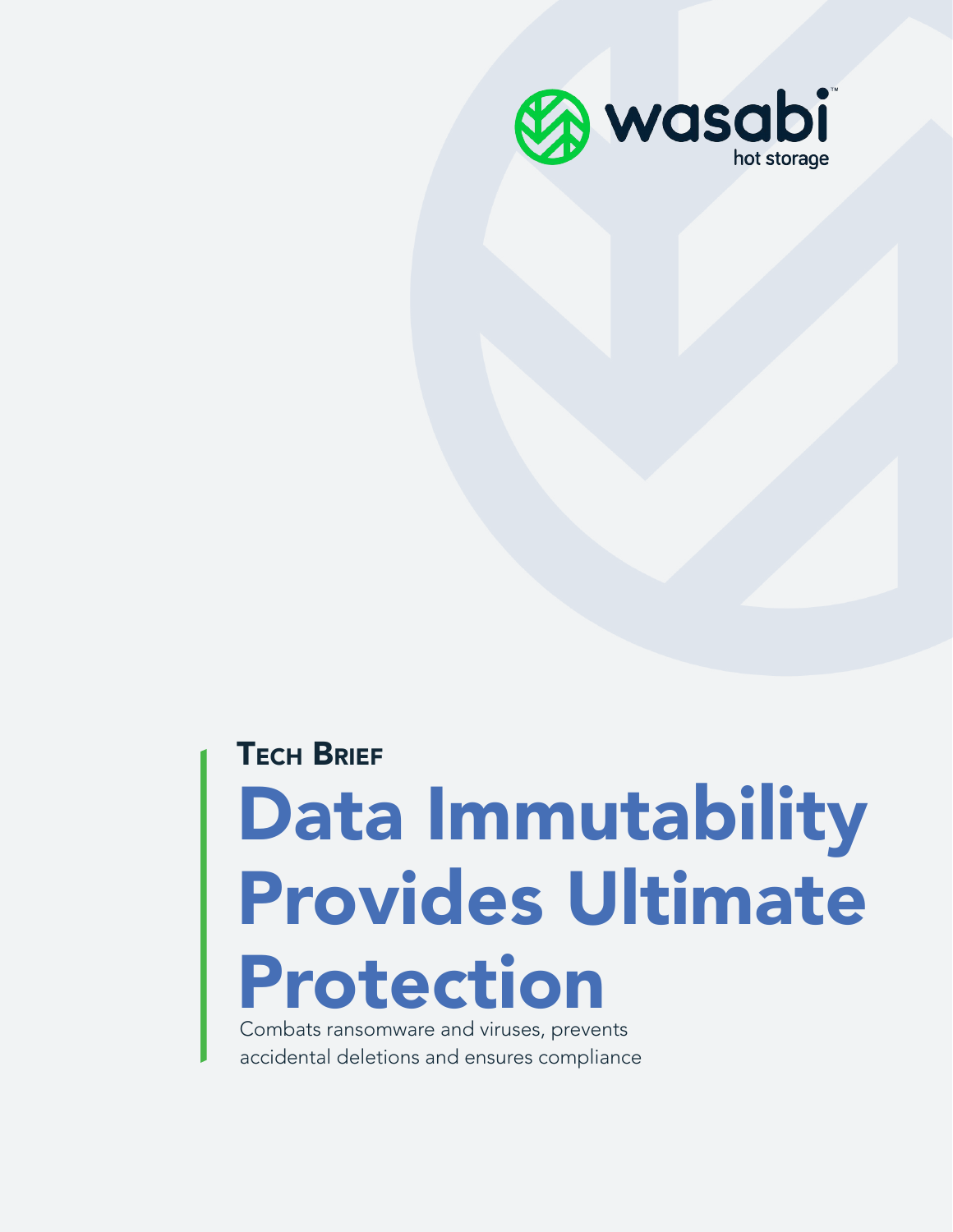### **Executive Overview**

Wasabi is fundamentally transforming cloud storage with the industry's most affordable and highest-performing storage solution. Engineered for extreme data durability, integrity and security, Wasabi hot storage supports data immutability to protect against viruses and ransomware, prevent accidental deletions and administrative mishaps, and ensure compliance with government and industry regulations pertaining to data retention.



This tech note provides a brief overview of Wasabi hot storage and its data immutability capabilities.

### Wasabi Hot Storage and Data Immutability

Wasabi hot storage is a universal cloud object storage service that eliminates confusing storage service tiers and satisfies nearly all storage performance requirements. Hot storage is both significantly less expensive and significantly faster than "frequent-access storage" services like Amazon S3.

Wasabi provides extreme data durability, integrity and security. We provide eleven 9s object durability just like Amazon S3 to protect against hardware failures and media errors. But **unlike Amazon S3** we also support data immutability to protect against accidental or malicious data destruction. An immutable object cannot be deleted or modified by anyone—including Wasabi.

### Prevent the Most Common Causes of Data Loss

These days just about every cloud storage service offers eleven 9s data durability. To put that in perspective, if you stored one million 1 GB objects with Wasabi, you could expect to lose one object every 659,000 years. Not surprisingly, the vast majority of all

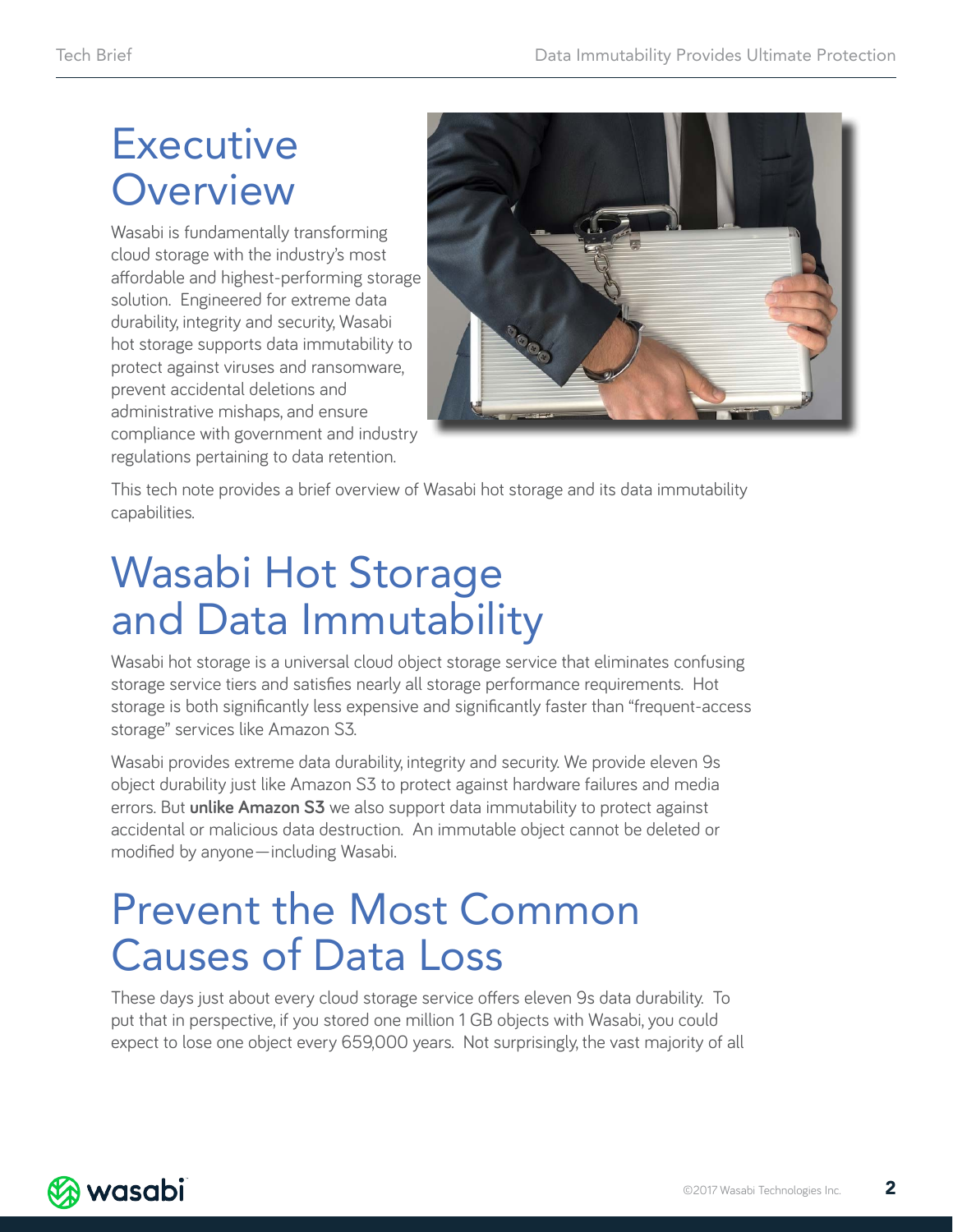data loss in today's world is attributed not to hardware failures, but to human error and bad actors.

Wasabi data immutability protects against the most common causes of data loss and tampering including:

- User mistakes and administrative mishaps
- Bugs in application software
- Malicious programs like viruses and ransomware

### How Wasabi Data Immutability Works

When you create a Wasabi storage bucket (the basic container that holds your data) you have the option of making it immutable for a configurable retention period (in increments of days, weeks, months or years). If desired, you can also configure the storage bucket to automatically delete the data after the retention period has expired. Data written to that bucket cannot be deleted or altered in any way, by anyone, throughout its storage lifetime.

#### Fight Ransomware with Wasabi Immutable Storage Buckets

Ransomware has quickly become one of the most pervasive, costly and crippling types of cyberattacks. Around the world, ransomware incidents are growing in frequency, complexity and intensity. In May 2017, the WannaCry outbreak infected over 300,000 computers in over 150 countries, wreaking havoc on organizations like Britain's National Health Service, which was forced to cancel surgeries, close healthcare facilities and turn away patients for days. A month later, the more-sophisticated Petya infection hit around 65 countries paralyzing banks, airports, subways and power plants.

The latest ransomware programs like WannaCry and Petya work by encrypting data and demanding payment for the decryption keys. Data stored in Wasabi immutable storage buckets cannot be encrypted after-the-fact and is immune to these types of attacks.

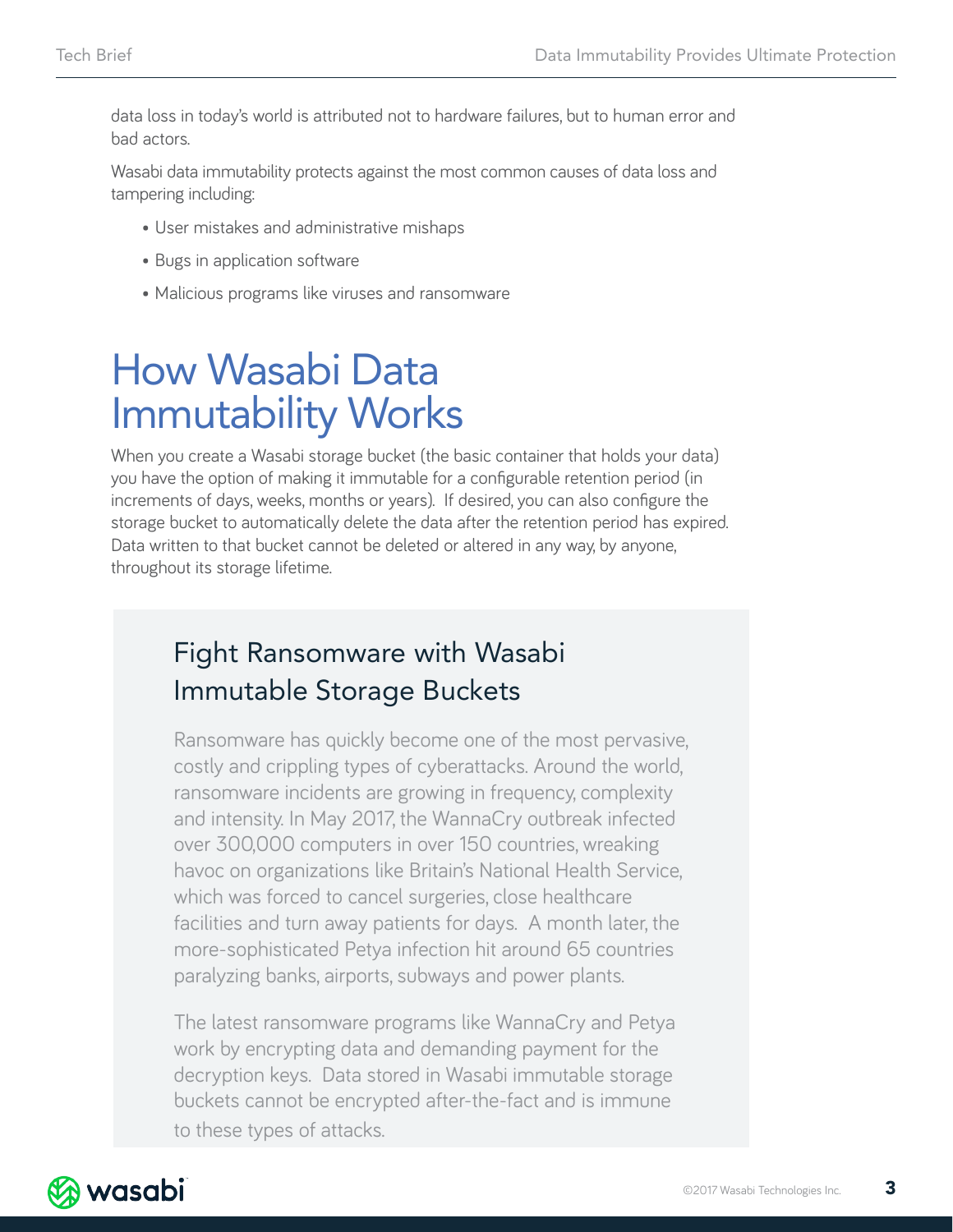### Improve Compliance with Immutable Storage Buckets

Data immutability can help you comply with certain government and industry regulations like the Health Insurance Portability and Accountability Act (HIPAA), Financial Industry Regulatory Authority (FINRA), Markets in Financial Instruments Directive (MiFID) and Criminal Justice Information Services (CJIS) for securing and preserving electronic records, transaction data and activity logs.

By adequately protecting and retaining data you can avoid expensive regulatory fines and penalties, and costly legal actions and settlements.

# Summary

Protect your data against hackers, mishaps and buggy code. Wasabi immutable storage buckets prevent the most common causes of data loss and tampering, helping you:

- Combat ransomware and viruses
- Avoid accidental data erasure
- Ensure regulatory compliance
- Mitigate financial risk and legal exposure

## Next Steps

- **[CONTACT WASABI TODAY.](https://wasabi.com/contact/)** Learn more about our price, performance and protection benefits.
- **TRY WASABI FOR FREE.** Get up to 1 TB for 30 days.